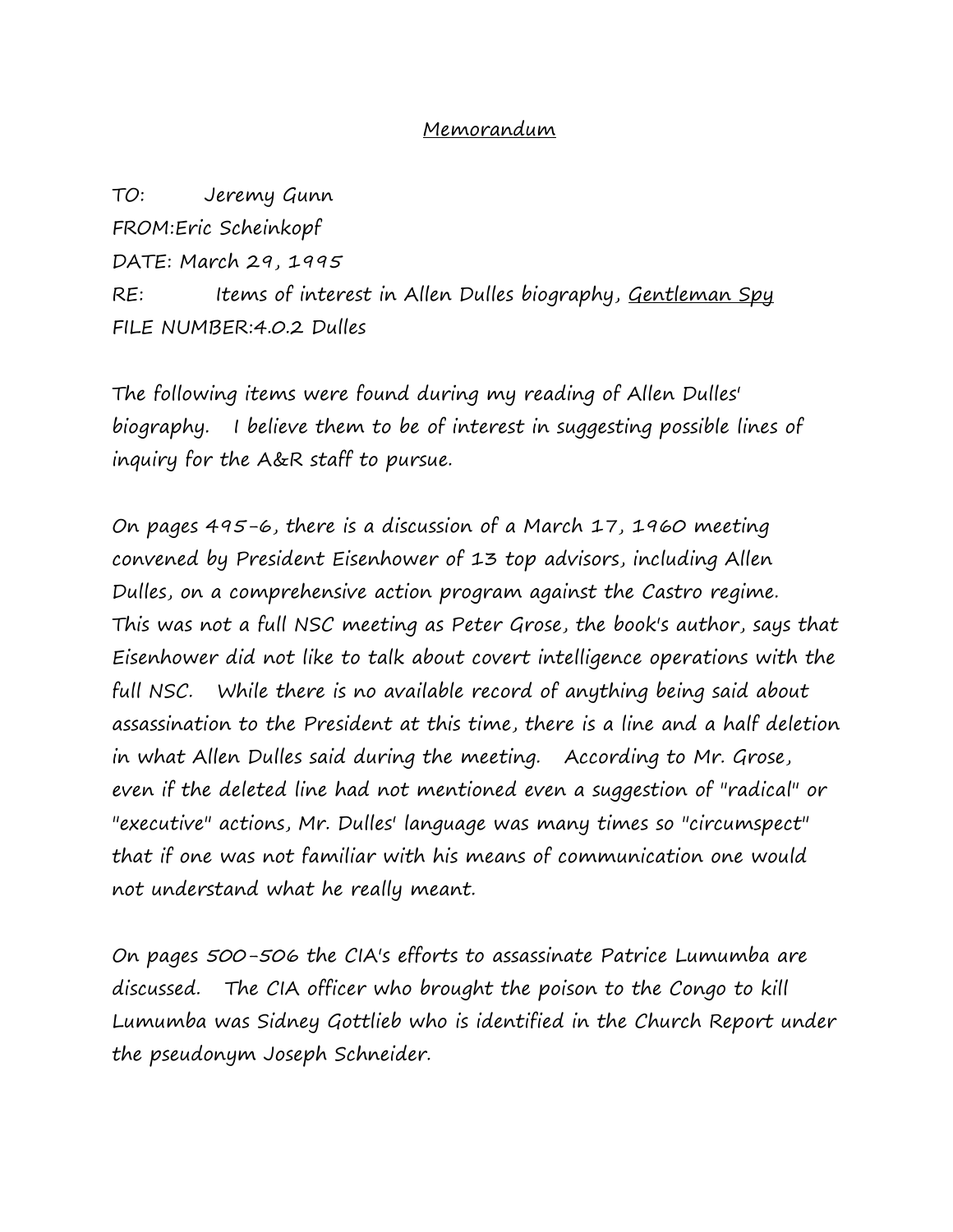On page 535, there is a discussion about the internal investigation Allen Dulles asked the CIA's IG at the time, Lyman Kirkpatrick, to make about CIA's handling of the Bay of Pigs operation. Some in CIA believe that Kirkpatrick's bitterness at not moving higher in the agency influenced his judgment in producing the report which was even more critical of CIA personnel than the inquiry JFK asked Maxwell Taylor to conduct. The discussion of the Kirkpatrick report ends by noting that despite retired officers lawsuits, the CIA still refused to release it to the public 33 years later.

On page 542, Grose notes that Senator Richard Russell "had been privy, probably beyond any other member of the Senate, Johnson included, to the most secret of Allen's CIA operations." This man was one person to whom Dulles would confide in as a means of securing congressional authorization for actions CIA wanted to undertake. Grose speculates that if anyone on the Hill knew about efforts to kill Castro, Russell would. Russell's papers, I believe, merit an examination by the ARRB.

On page 544, Grose says that while on the Warren Commission, Dulles "systematically" acted to keep the Commission from pursuing lines of inquiry that might expose CIA operations even if these operations had no relation to the murders in Dallas. In addition, Dulles "pressed," even before any evidence was reviewed, for a final verdict that Oswald was a "crazed lone gunman" and not part of any national or international conspiracy. Dulles wanted the panel to confine its work to reviewing the investigation already being done by the FBI.

On page 546, Grose recounts remarks Dulles made to other members of the Commission that the President of the U.S. was the only person to whom a true intelligence professional could reveal all information he had and only if